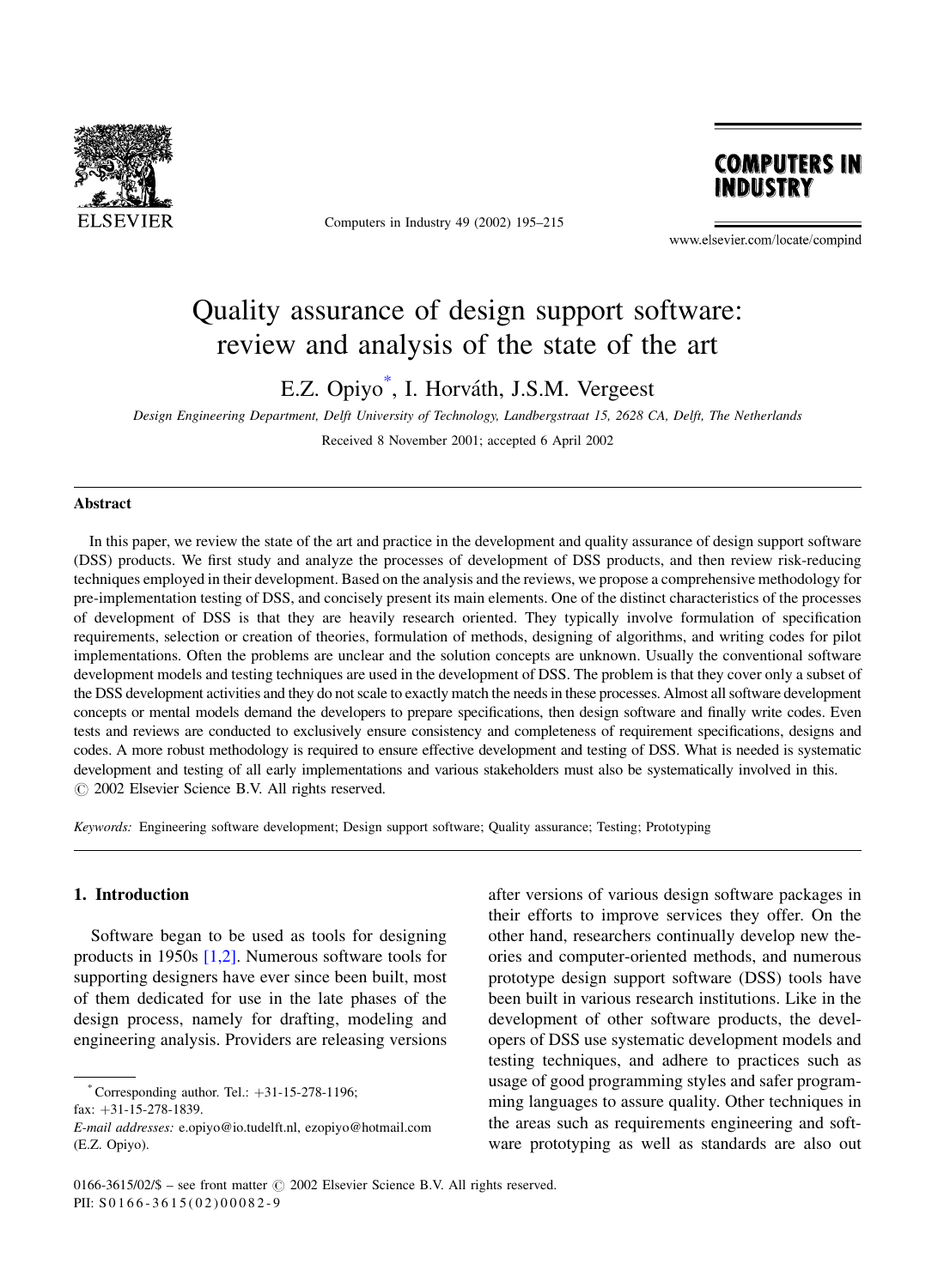there, and can be used in the development of DSS. Conceptual design, engineering analysis, detail design, drafting and design documentation are typical design activities supported by DSS [\[3,4\].](#page--1-0) We use the phrase 'design support software' or the acronym DSS in this article to refer to any software tools used in industrial or mechanical engineering design. And the process of development of DSS means development of either the elementary functions, modules, or the entire DSS package.

The objectives of this review are three fold: (i) analysis of how the DSS evolve, (ii) reviewing the processes of development and assurance of quality of DSS, and (iii) concluding on a methodology for prototyping and testing of abstract implementations of DSS. The analysis is intended to reveal how DSS emerge, as well as how this differs from the processes of development of conventional software. Having known what it takes to develop DSS, we study various approaches used in search for their quality and eventually propose characteristic features for a new quality improvement methodology.

This paper is organized as follows. In the following Section we analyze the processes of development of DSS systems. We briefly describe how these systems evolve and present various strategies used to assure their quality. Then, in [Section 3](#page--1-0) we present a review of various concepts used to shape and direct software development activities, and investigate how far they cover aspects of the processes of development of DSS. A review of various verification and validation (V&V) strategies is given in [Section 4](#page--1-0). In [Section 5,](#page--1-0) we review other measures and activities that help assure quality. These include requirements engineering, involvement of various stakeholders in the development process, handling of knowledge, ensuring compliance to software quality standards, and measurement of software products. Finally, we discuss and give final words about the reviews and present the characteristic features of the projected methodology in [Section 6.](#page--1-0)

### 2. Analysis of the processes of development of design support software

The DSS products variously known as computer aided design (CAD) systems, computer aided design and manufacturing (CAD/CAM) systems, or computer aided engineering (CAE) systems are typically complex software products and provide a large spectrum of capabilities and applications. To have a good understanding of the process of development and testing of these kinds of software, we study and analyze various development and testing strategies used to assure quality. Based on the reviews, we compile generic features of these processes.

The historical evidences and the overwhelming number of literature shows that design support software generally originate from theories [\[5\].](#page--1-0) To develop DSS, the developers need theories, concepts or mental ideas about how the eventual software will work. Functions are usually bounded by principles and theories underlying a given field [\[1\]](#page--1-0). Based on theories, various formal methods have been developed and different kinds of algorithms have been designed and implemented. For instance, for geometric modeling, a wide variety of supporting theories such as Coons patches, Bezier surfaces, Gordon surfaces, Overhauser surfaces, Bicubic patches, and non-uniform rational B-splines (NURBS) and solid modeling [\[6–8\]](#page--1-0) loomed in different historical timeliness and have been used as foundational theories in the development of various customized or general-purpose applications. Theory-intensive algorithms such as finite-element and finite-difference have been used in engineering analysis. Various concepts have been used in the areas of product data exchange and in geometric modification. Publications show that various development efforts are typically of unique cooperation between industry and academia [\[7\]](#page--1-0) and often many individuals develop and refine theories and techniques.

Literature on how the DSS are developed is very sparse. [Fig. 1](#page--1-0) shows a phased general scheme typically used in the development of DSS. What happens is that the developer starts by exploring possible solutions and then experiment with prototypes, select the best alternative and improve it until sign of success shows up, and afterwards implements an initial version of software. Ad hoc strategies are used in accomplishing various activities within the phases. This approach is followed mainly in research-oriented developments as well as by some developers of commercial DSS products.

To give an insight on how development progresses under this scheme, we briefly analyze the approach